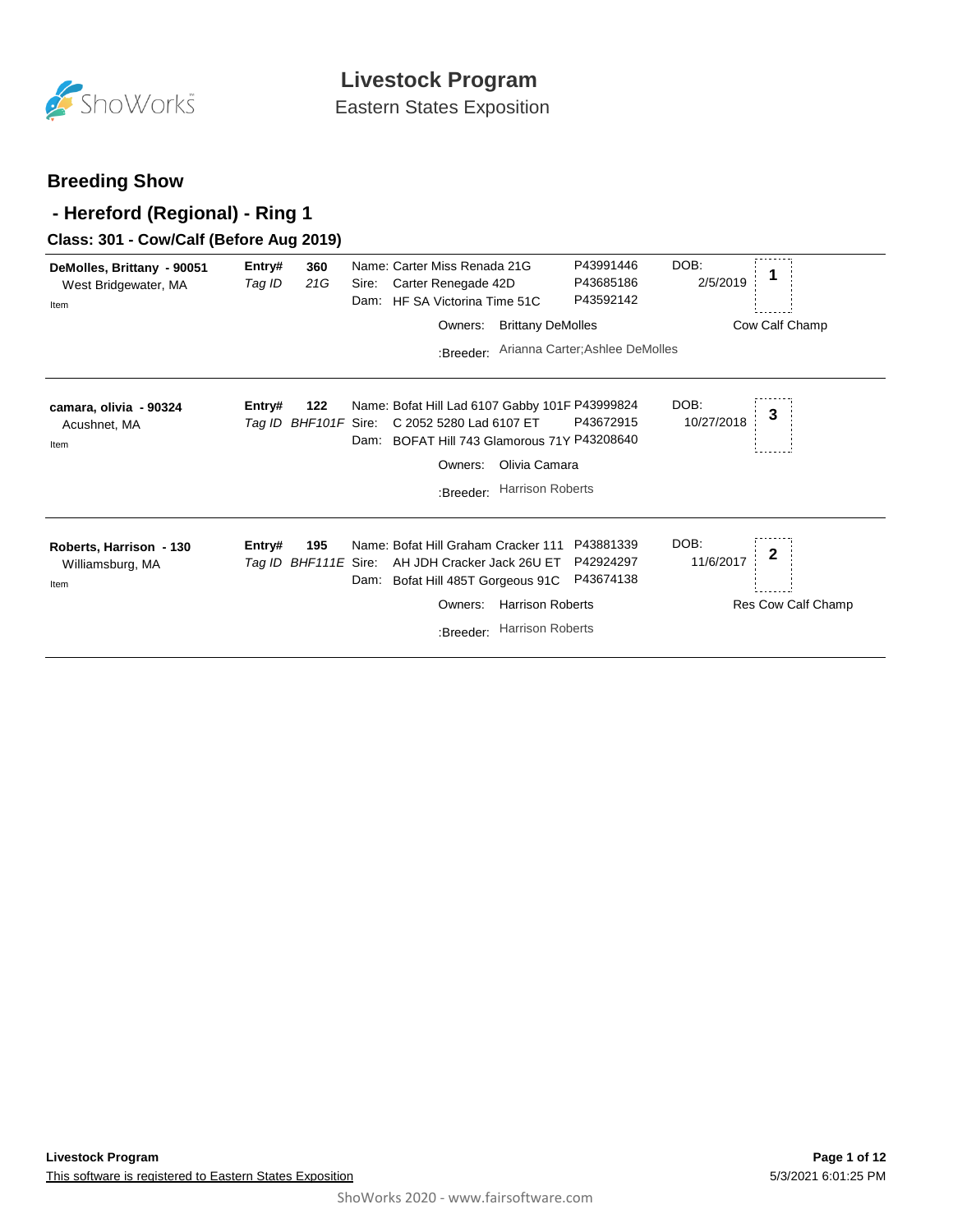

Eastern States Exposition

#### **Class: 305 - Jr Heifer Calf (Jan-Feb 2021)**

| Roberts, Harrison - 130<br>Williamsburg, MA<br>Item | Entry#<br>Tag ID | 196<br>BHF12J        | Name: Bofat Hill 2296 Smore 12J<br>Sire:<br>UPS Sensation 2296 ET<br>Bofat Hill Graham Cracker 111<br>Dam:  |                         | P44233812<br>43311175<br>P43881339 | DOB:<br>1/19/2021 | $\mathbf{2}$      |
|-----------------------------------------------------|------------------|----------------------|-------------------------------------------------------------------------------------------------------------|-------------------------|------------------------------------|-------------------|-------------------|
|                                                     |                  |                      | Owners:                                                                                                     | <b>Harrison Roberts</b> |                                    |                   | Res Jr Calf Champ |
|                                                     |                  |                      | :Breeder:                                                                                                   | <b>Harrison Roberts</b> |                                    |                   |                   |
| camara, olivia - 90324<br>Acushnet, MA<br>Item      | Entry#<br>Taq ID | 123<br>TBYF11I Sire: | Name: TBYF Charlotte Fair 11<br>BOYD 31Z Blueprint 6153<br>Bofat Hill Lad 6107 Gabby 101F P43999824<br>Dam: |                         | P44224245<br>P43764491             | DOB:<br>1/16/2021 |                   |
|                                                     |                  |                      | Owners:                                                                                                     | Olivia Camara           |                                    |                   | Jr Calf Champ     |
|                                                     |                  |                      | :Breeder:                                                                                                   | Olivia Camara           |                                    |                   |                   |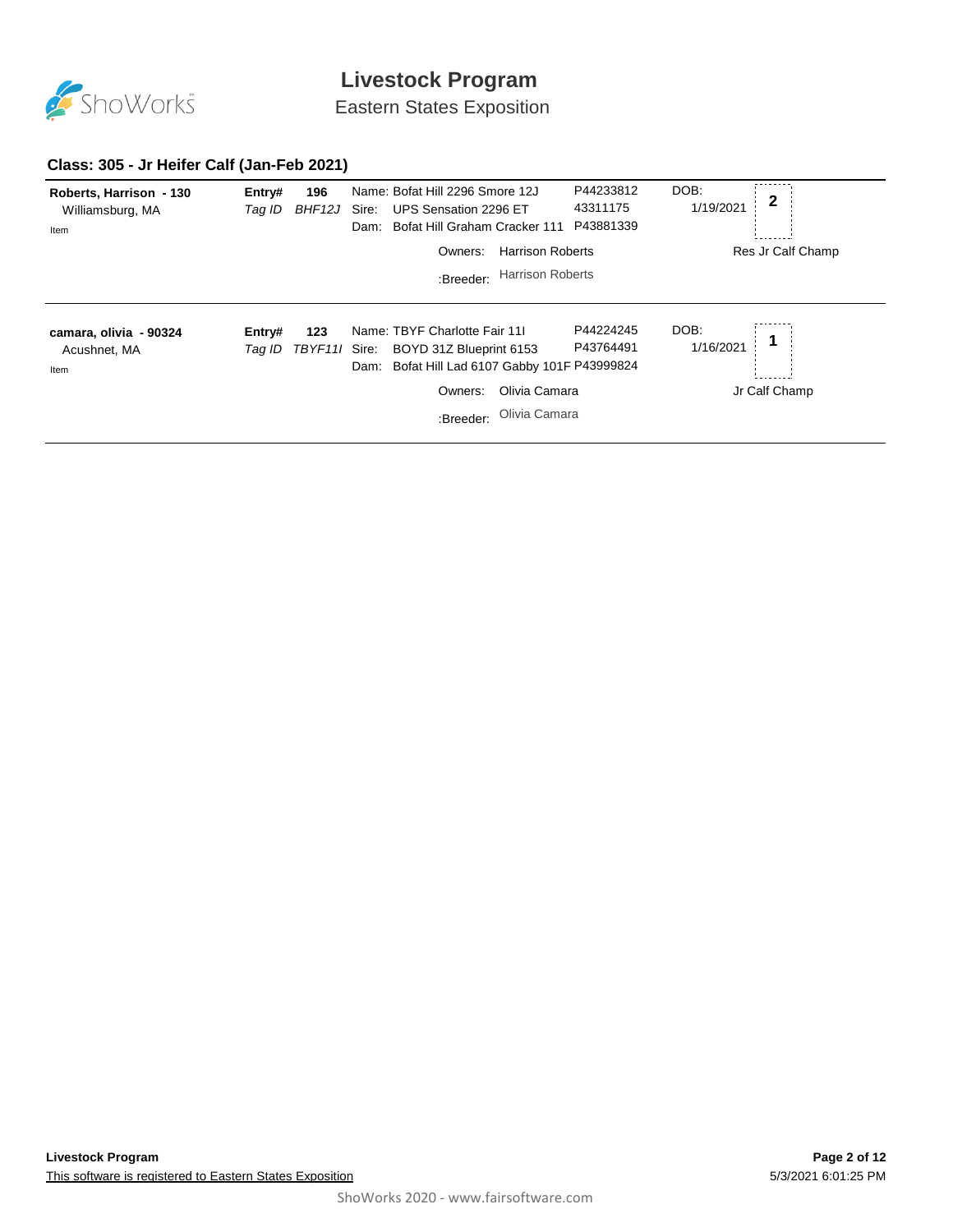

Eastern States Exposition

#### **Class: 308 - Winter Calf (Nov-Dec 2020)**

| Wade, Briley - 90224<br>Millbury, MA<br>Item | Entrv# | 247 | Name: BMF B True Nancy<br>Tag ID BMF08H Sire: HCC Truth or Dare A24<br>Dam: SSS Mama Bella2Z |                        | P44233985<br>P43409445<br>P43463503 | DOB:<br>11/5/2020 |                   |
|----------------------------------------------|--------|-----|----------------------------------------------------------------------------------------------|------------------------|-------------------------------------|-------------------|-------------------|
|                                              |        |     |                                                                                              | Owners: Briley Wade    |                                     |                   | Res Sr Calf Champ |
|                                              |        |     |                                                                                              | :Breeder: Tristan Dunn |                                     |                   |                   |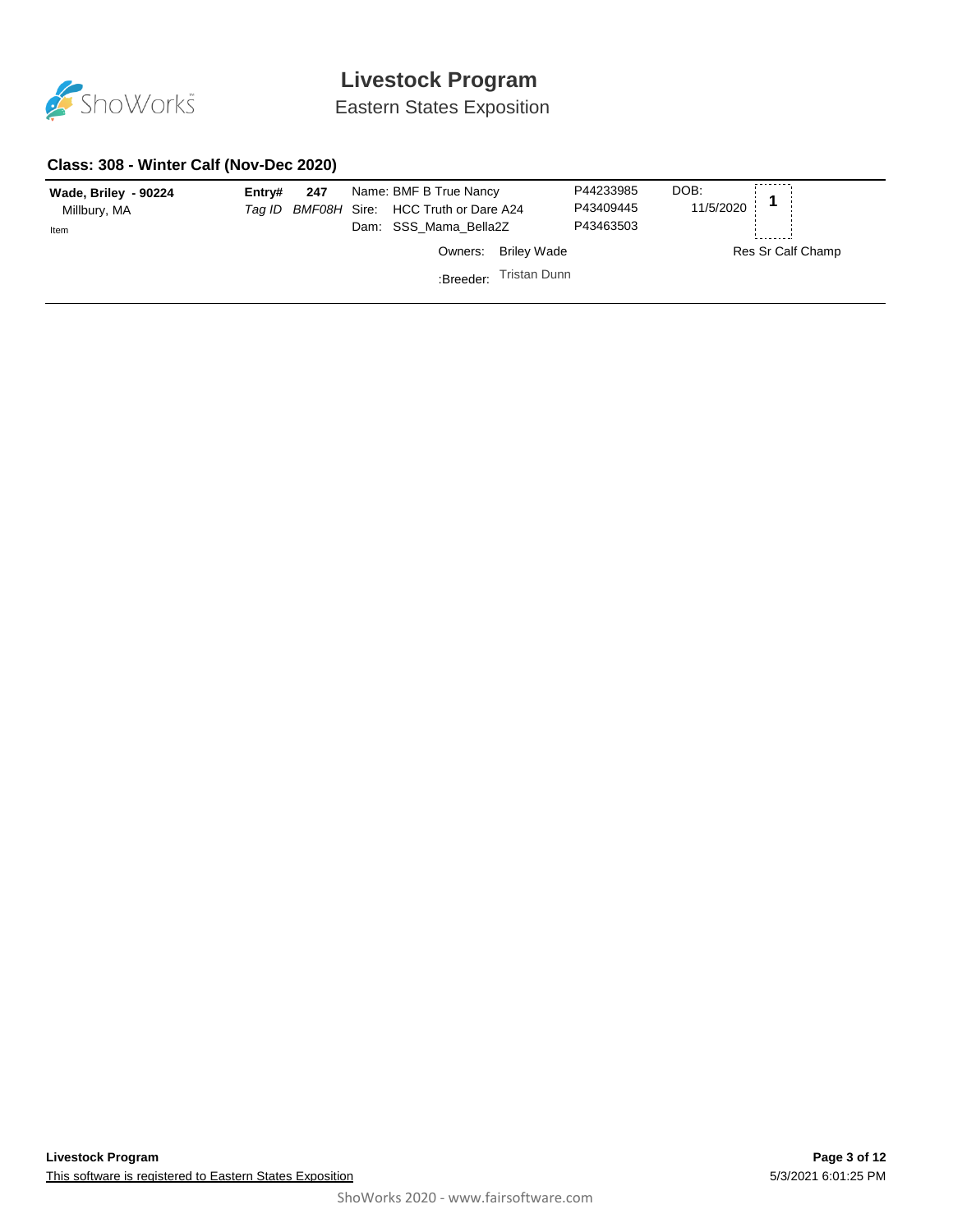

Eastern States Exposition

#### **Class: 309 - Sr Heifer Calf (Aug-Oct 2020)**

| DeMolles, Brittany - 90051<br>West Bridgewater, MA<br>Item | Entry#<br>Tag ID | 361<br>H72                   | Sire:<br>Dam: | Name: KJS Showtime Ms Kelly 72<br>Showtime Fireball 734 ET<br>Ramsey Kelly 703 ET<br>Owners:                             | <b>Brittany Demolles</b>                           | P44236628<br>P43841062<br>P43886304 | DOB:<br>10/23/2020 | 3             |
|------------------------------------------------------------|------------------|------------------------------|---------------|--------------------------------------------------------------------------------------------------------------------------|----------------------------------------------------|-------------------------------------|--------------------|---------------|
|                                                            |                  |                              |               | :Breeder:                                                                                                                |                                                    | Kalin Schrader; Ashlee DeMolles     |                    |               |
|                                                            |                  |                              |               |                                                                                                                          |                                                    |                                     |                    |               |
| Tammaro, Ben - 90414<br>Cape Elizabeth, ME<br>Item         | Entry#           | 401<br>Tag ID THF2033H Sire: | Dam:          | Name: THF 2020 April 2033H<br>HP 196B 8Y Forman 48F<br>THF 0202 Addie 2020 23D<br>Owners:                                | Benjamin Tammaro                                   | P44235866<br>P44042220<br>P43768632 | DOB:<br>10/20/2020 |               |
|                                                            |                  |                              |               | :Breeder:                                                                                                                | Alan Fredrickson                                   |                                     |                    |               |
| camara, olivia - 90324<br>Acushnet, MA<br>Item             | Entry#<br>Tag ID | 124<br>BHF93H                | Sire:         | Name: Bofat Hill 14U Dee Too 93H<br>PURPLE MB Womanizer 14U E P42945146<br>Dam: WR Miss Dizzy 13<br>Owners:<br>:Breeder: | Olivia Camara<br><b>Harrison Roberts</b>           | P44225470<br>P42962235              | DOB:<br>9/21/2020  | $\mathbf{2}$  |
| Roberts, Harrison - 130<br>Williamsburg, MA<br>Item        | Entry#<br>Tag ID | 190<br>BHF83H Sire:          | Dam:          | Name: Bofat Hill 7850 Glory 83H<br>UPS Mighty 7850 ET<br>Bofat Hill 743 Grape 31Z<br>Owners:<br>:Breeder:                | <b>Harrison Roberts</b><br><b>Harrison Roberts</b> | P44230967<br>43872790<br>P43269686  | DOB:<br>8/28/2020  | Sr Calf Champ |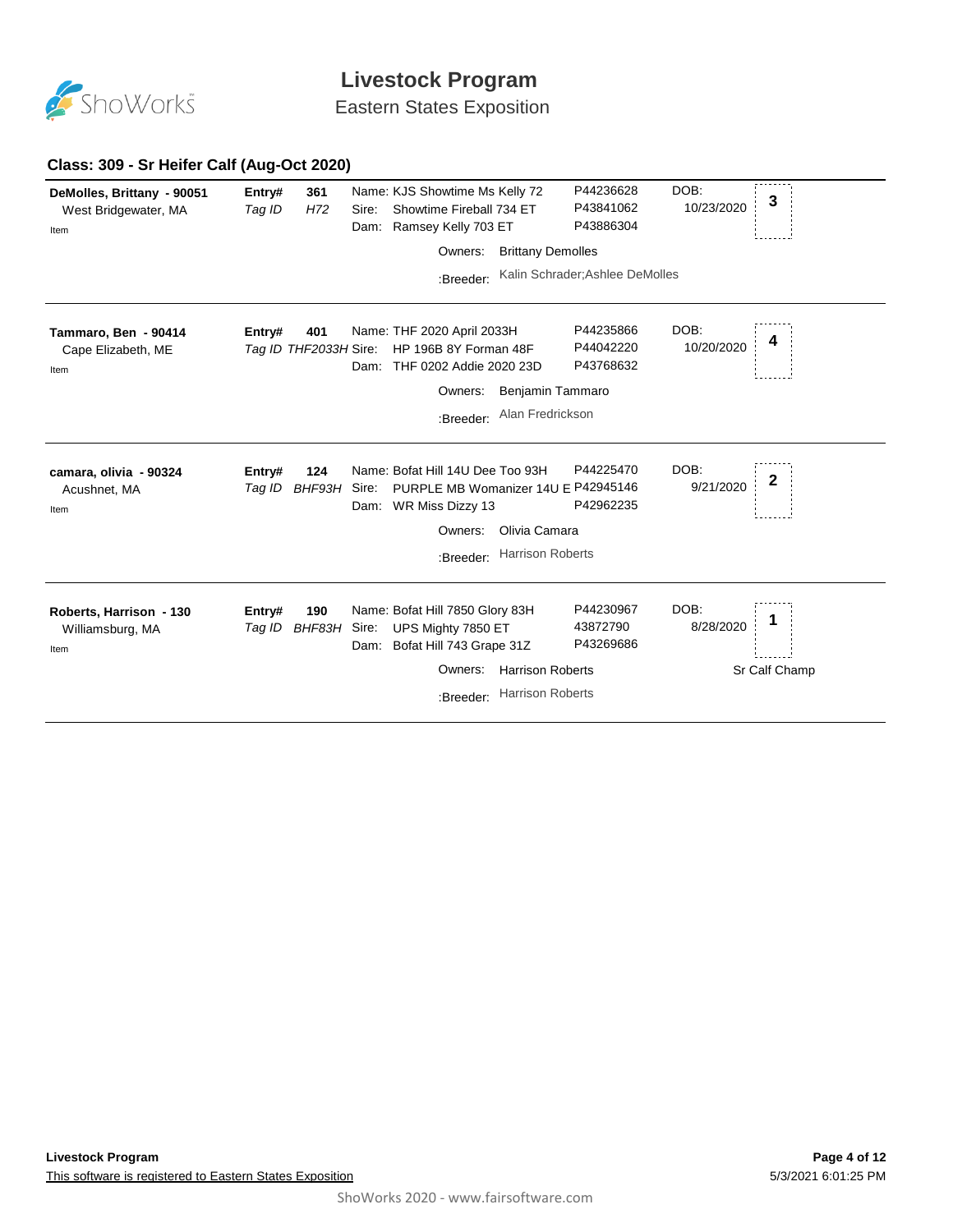

Eastern States Exposition

#### **Class: 312 - Late Smr Yrlg (Jun16-Jul 2020)**

| Roberts, Harrison - 130<br>Williamsburg, MA<br>Item | Entrv# | 192<br>Tag ID BHF61H Sire: | Name: Bofat Hill 2296 Wild Rose ET<br>UPS Sensation 2296 ET<br>WR Miss Rosie 44<br>Dam: |                            | P44224087<br>43311175<br>P42962234 | DOB:<br>6/21/2020 |              |
|-----------------------------------------------------|--------|----------------------------|-----------------------------------------------------------------------------------------|----------------------------|------------------------------------|-------------------|--------------|
|                                                     |        |                            | Owners:                                                                                 | <b>Harrison Roberts</b>    |                                    |                   | Summer Champ |
|                                                     |        |                            |                                                                                         | :Breeder: Harrison Roberts |                                    |                   |              |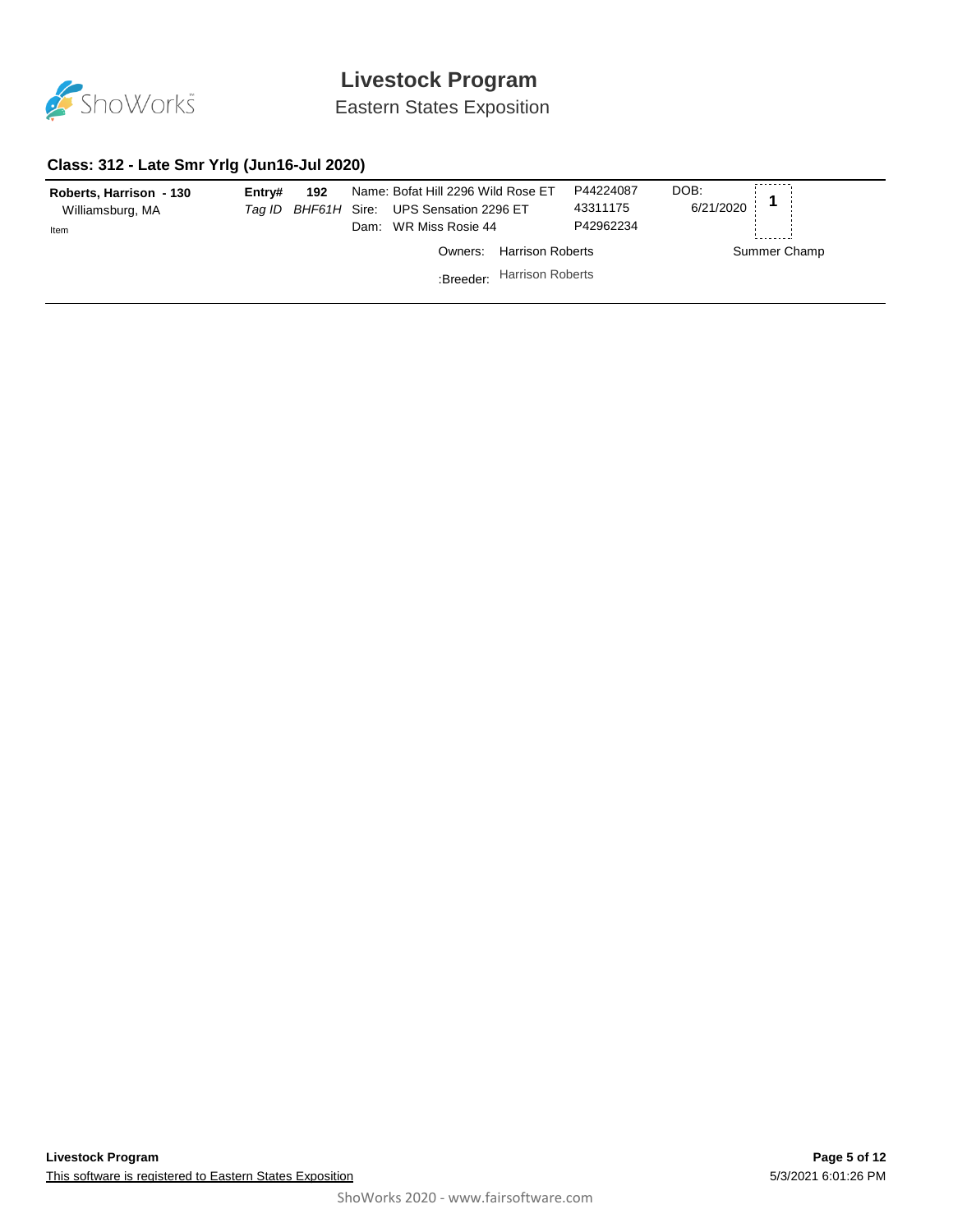

Eastern States Exposition

#### **Class: 313 - Early Smr Yrlg (May-Jun15 2020)**

| Ramsdell, Dawson - 90361<br>Limington, ME<br>Item          | Entry#<br>Tag ID | 113<br>054                    | Sire: | Name: H BL Lady Bird 054 ET<br>UPS Mighty 7850 ET<br>Dam: H Lady 8429 ET<br>Owners:<br>:Breeder:                       | Dawson Ramsdell                                      | 44165189<br>43872790<br>P43916401   | DOB:<br>5/20/2020<br>Brinn Begalka; Mackenzie Ramsdell; Madelyn Ramsdell | 1<br><b>Res Summer Champ</b> |
|------------------------------------------------------------|------------------|-------------------------------|-------|------------------------------------------------------------------------------------------------------------------------|------------------------------------------------------|-------------------------------------|--------------------------------------------------------------------------|------------------------------|
| DeMolles, Brittany - 90051<br>West Bridgewater, MA<br>Item | Entry#           | 362<br>Tag ID SOF520H Sire:   | Dam:  | Name: Shadi Oak Athena 520H<br>SOF Beast 247D<br>Pepin Honor 646D<br>Owners:<br>:Breeder:                              | <b>Brittany Demolles</b><br><b>Brittany Demolles</b> | P44221004<br>P43837855<br>P43758193 | DOB:<br>5/20/2020                                                        | 4                            |
| Perkins, Marissa - 116<br>North Stonington, CT<br>Item     | Entry#<br>Tag ID | 373<br>008                    | Sire: | Name: M&M 837 Halsey 008<br>UPS Sensation 2296 ET<br>Dam: M&M 561Z Fantasy 837 ET<br>Owners:<br>:Breeder:              | <b>Marissa Perkins</b><br>M&M Cattle Company         | P44239386<br>43311175<br>P43945664  | DOB:<br>5/7/2020                                                         | $\mathbf 2$                  |
| Stahoski, Craig - 90325<br>Greendell, NJ<br>Item           | Entry#<br>Tag ID | 459<br>H1                     | Sire: | Name: C&P Phoebe H1<br>GP Absolute T31 199D ET<br>Dam: Southdown Bella B5<br>Owners:                                   | Craig Stahoski<br>:Breeder: Ashley Thompson          | 44231677<br>43826910<br>P43574863   | DOB:<br>5/4/2020                                                         | 3                            |
| Pepin, Kurtis - 5598<br>Goshen, CT<br>Item                 | Entry#           | 326<br>Tag ID PEPIN023F Sire: | Dam:  | Name: Pepin 7064 Sierra 023H<br>DHB 6964 9580 Leader 7064 E P43852174<br>Delhawk Willow 52D ET<br>Owners:<br>:Breeder: | Pepin, Kurtis<br><b>Kurtis Pepin</b>                 | 44233399<br>P43713508               | DOB:<br>5/2/2020                                                         | 5                            |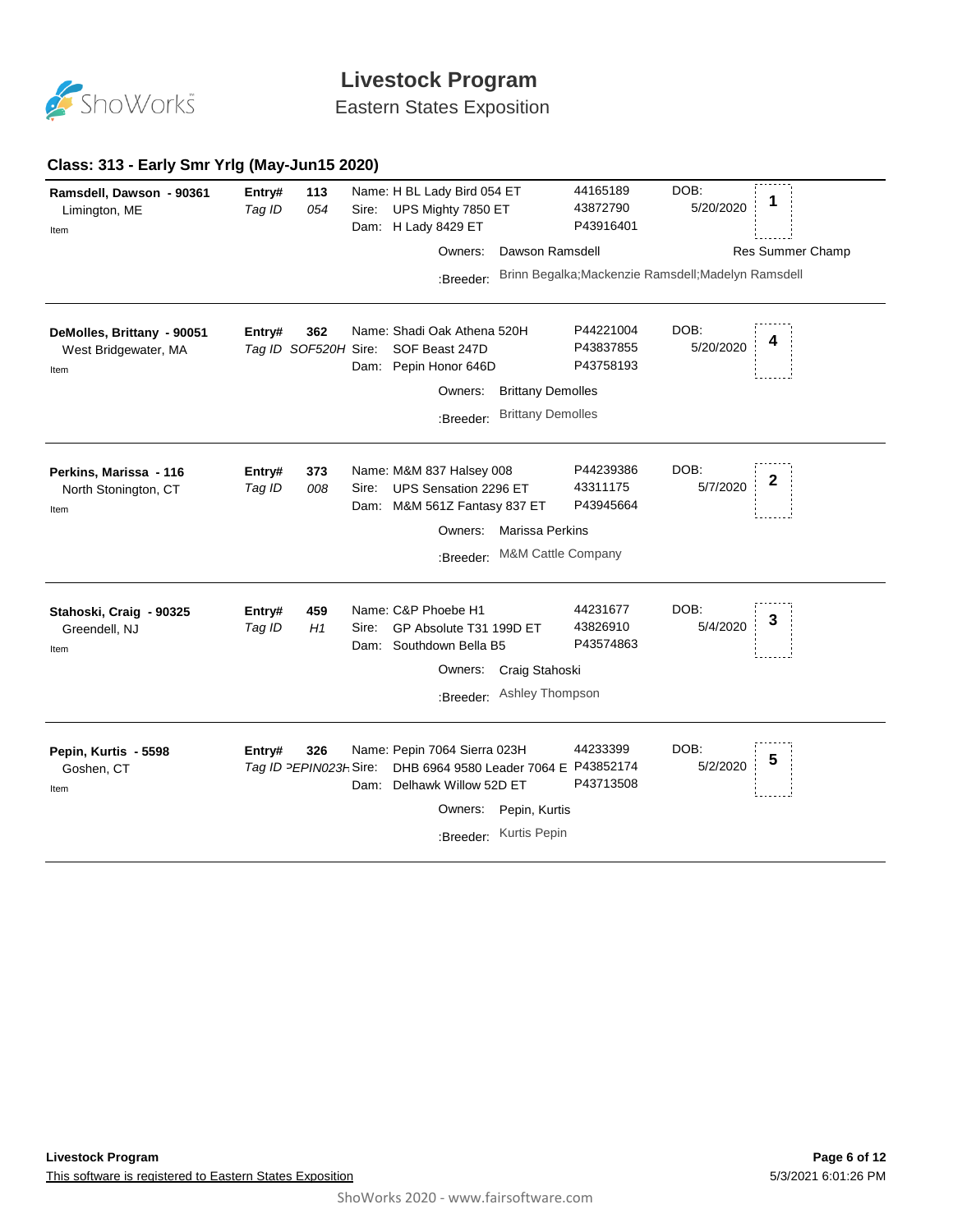

Eastern States Exposition

#### **Class: 316 - Spring Yearling (Mar-Apr 2020)**

| DeMolles, Ashlee - 90133<br>West Bridgewater, MA<br>Item | Entry#<br>Tag ID | 359<br>41H                 | Name: Carter Miss Deandra 41H<br>Sire:<br>SULL TCC MR Custom Made 3 43457417<br>Dam: Carter Miss Delaney 62F ET<br>Owners: Ashlee DeMolles | P44178240<br>P43962344              | DOB:<br>7<br>4/12/2020                             |
|----------------------------------------------------------|------------------|----------------------------|--------------------------------------------------------------------------------------------------------------------------------------------|-------------------------------------|----------------------------------------------------|
|                                                          |                  |                            | Sarah A Carter<br>:Breeder:                                                                                                                |                                     |                                                    |
| Perkins, Madison - 121<br>NORTH STONINGTON, CT<br>Item   | Entry#<br>Tag ID | 56<br>TDFH4                | Name: TDF Cora H4<br>CPR 109 On Point 559 ET<br>Sire:<br>Dam: TDF YAHTZEE 1610<br><b>Madison Perkins</b><br>Owners:                        | 44185548<br>P43589423<br>43771563   | DOB:<br>4<br>4/3/2020                              |
|                                                          |                  |                            | <b>Francis Show Cattle</b><br>:Breeder:                                                                                                    |                                     |                                                    |
| Lear, Rylie - 90418<br>Salem, NY<br>Item                 | Entry#<br>Tag ID | 413<br>0244H               | Name: SK Teardrop Halfmoon 0244H<br>SK Dyno 8054U 3503A<br>Sire:<br>Dam: SK MS Advanced 0132X 5143C 44110688                               | 44139918<br>43446446                | DOB:<br>10<br>4/3/2020                             |
|                                                          |                  |                            | <b>Rylie Lear</b><br>Owners:<br><b>SK Herefords</b><br>:Breeder:                                                                           |                                     |                                                    |
| Royce, Kandace - 90389<br>North Granby, CT<br>Item       | Entry#<br>Tag ID | 234<br>TVF8H               | Name: TVF Athena 8H<br>Sire:<br>TVF Iron Heart 5D<br>Dam: DJF Ashlyn 29A<br>Owners:<br>Kandace Royce<br>Lauren Taylor                      | P44128418<br>P43741934<br>P43403296 | DOB:<br>9<br>4/2/2020                              |
|                                                          |                  |                            | :Breeder:                                                                                                                                  |                                     |                                                    |
| Roberts, Harrison - 130<br>Williamsburg, MA<br>Item      | Entry#           | 193<br>Tag ID BHF33H Sire: | Name: Bofat Hill Sweet Dream 33H<br>NJW 73S 980 Hutton 109Z ET<br>Dam: Bofat Hill 17Y Daydream 31F                                         | P44130566<br>43311893<br>P43954498  | DOB:<br>3<br>3/30/2020                             |
|                                                          |                  |                            | <b>Harrison Roberts</b><br>Owners:<br><b>Harrison Roberts</b><br>:Breeder:                                                                 |                                     |                                                    |
|                                                          |                  |                            |                                                                                                                                            |                                     |                                                    |
| Ramsdell, Mackenzie - 90362<br>Limington, ME<br>Item     | Entry#           | 115<br>Tag ID RFF014 Sire: | Name: RFF Opal<br>BOYD 31Z Blueprint 6153<br>Dam: Mini Acres Sapphire 07E                                                                  | P44128119<br>P43764491<br>P43838375 | DOB:<br>2<br>3/28/2020                             |
|                                                          |                  |                            | Owners:<br>Mackenzie Ramsdell                                                                                                              |                                     | Res Spring Champ                                   |
|                                                          |                  |                            | :Breeder:                                                                                                                                  |                                     | Dawson Ramsdell; Dawson Ramsdell; Madelyn Ramsdell |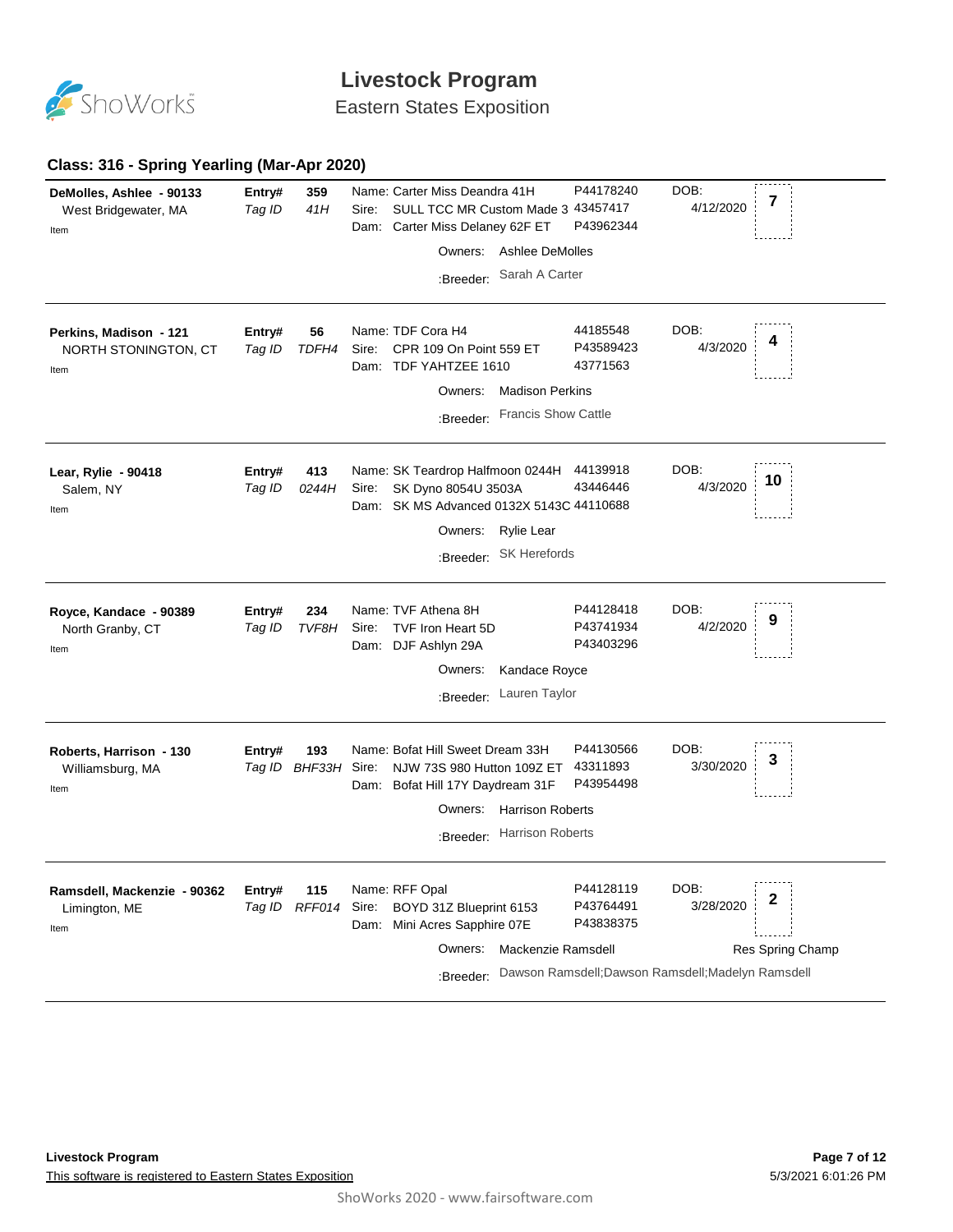

Eastern States Exposition

| DeMolles, Ashlee - 90133<br>West Bridgewater, MA<br>Item | Entry#           | 357<br>Tag ID SOF320H Sire: |       | Name: Shadi Oak Topanga 320H<br>SOF Beast 247D<br>Dam: Pepin Tokena 528C ET<br>Owners:<br>:Breeder:                      | Ashlee DeMolles<br>Ashlee DeMolles                 | P44221008<br>P43837855<br>P43654584                                                        | DOB:<br>3/20/2020 | 12                                |
|----------------------------------------------------------|------------------|-----------------------------|-------|--------------------------------------------------------------------------------------------------------------------------|----------------------------------------------------|--------------------------------------------------------------------------------------------|-------------------|-----------------------------------|
| Ramsdell, Dawson - 90361<br>Limington, ME<br>Item        | Entry#<br>Tag ID | 112<br>240                  | Sire: | Name: H HCC Miss Manor 240<br>ECR Who Maker 210 ET<br>Dam: KM Miss Manor E02 ET<br>Owners:<br>:Breeder:                  | Dawson Ramsdell                                    | P44167470<br>P43314663<br>P43841034<br>Rylie Harrell; Mackenzie Ramsdell; Madelyn Ramsdell | DOB:<br>3/18/2020 | 5                                 |
| Pride, Lauren - 90283<br>Limington, ME<br>Item           | Entry#           | 136<br>Tag ID THF2008 Sire: |       | Name: THF 602D Nestle 2008H ET<br>KJ BJ 58Z Contender D56 ET<br>Dam: GG 109 Eye Candy 602D<br>Owners:<br>:Breeder:       | <b>Lauren Pride</b><br>Alan Fredrickson            | P44224934<br>43770756<br>P43718689                                                         | DOB:<br>3/18/2020 | 6                                 |
| Pride, Lauren - 90283<br>Limington, ME<br>Item           | Entry#           | 135<br>Tag ID THF2007 Sire: |       | Name: THF 602D Hershey 2007H ET<br>KJ BJ 58Z Contender D56 ET<br>Dam: GG 109 Eye Candy 602D                              | Owners: Lauren Pride<br>:Breeder: Alan Fredrickson | P44224933<br>43770756<br>P43718689                                                         | DOB:<br>3/15/2020 | 1<br>Reserve Cham<br>Spring Champ |
| Courville, Aliyssa - 90287<br>Sutton, MA<br>Item         | Entry#           | 28<br>Tag ID 4WF12H Sire:   |       | Name: 4WF Daphne 12H<br>CRR 719 CATAPULT 109<br>Dam: THF NANCY 16D<br>Owners:                                            | Aliyssa Courville<br>:Breeder: Alan Fredrickson    | P44221412<br>P43186342<br>P43721830                                                        | DOB:<br>3/5/2020  | 11                                |
| Wright, Elizabeth - 90395<br>Clinton, ME<br>Item         | Entry#<br>Tag ID | 273<br>31H                  |       | Name: Carter MS Cotton Candy 31H<br>Sire: CRR 109 Upslope 611 ET<br>Dam: UPS Miss On Target 7232<br>Owners:<br>:Breeder: | Elizabeth Wright                                   | P44188671<br>P43694070<br>P43838946<br>Sarah A Carter; Madelynn Wright                     | DOB:<br>3/1/2020  | 8                                 |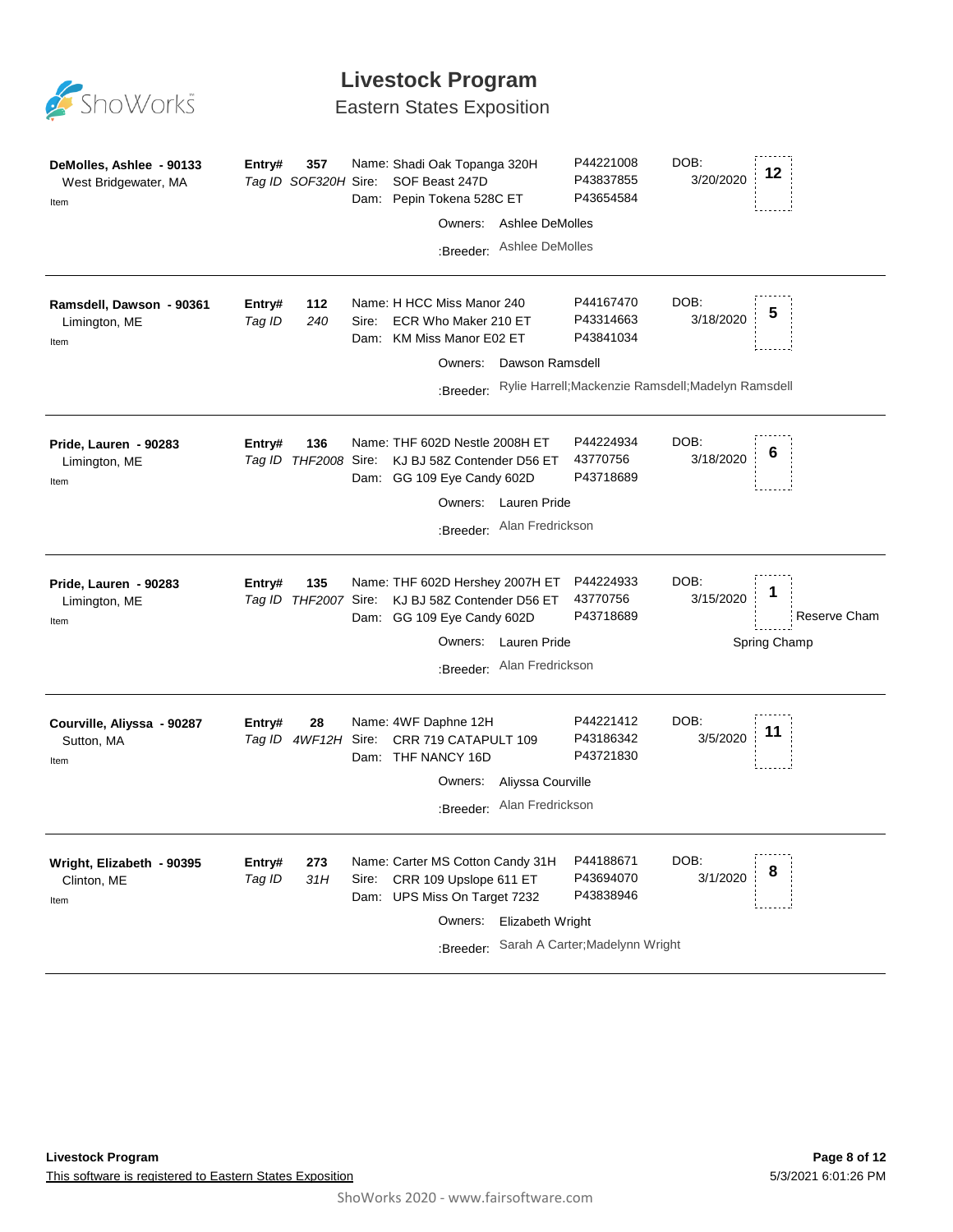

Eastern States Exposition

#### **Class: 319 - Jr Yearling (Jan-Feb 2020)**

| Hotchkiss, Hailey - 90077<br>Terryville, CT<br>Item | Entry#<br>Tag ID                 | 386<br>G07H | Sire:         | Name: GCR Next Rose 07H ET<br>Chez AA Next Level ET<br>Dam: KLL KLD All About Rose 02F<br>Owners: Hailey Hotchkiss<br><b>Grady McGrew</b><br>:Breeder:                       | P44196886<br>P43527067<br>P43527067 | DOB:<br>3<br>2/10/2020                |  |
|-----------------------------------------------------|----------------------------------|-------------|---------------|------------------------------------------------------------------------------------------------------------------------------------------------------------------------------|-------------------------------------|---------------------------------------|--|
| Hotchkiss, Hailey - 90077<br>Terryville, CT<br>Item | Entry#<br>Tag ID                 | 387<br>GO3H | Sire:<br>Dam: | Name: GCR Next Rose 03H ET<br>Chez AA Next Level ET<br>KLL KLD All About Rose 02F<br>Owners: Hailey Hotchkiss<br><b>Grady McGrew</b><br>:Breeder:                            | P44196896<br>P43527067<br>P43527067 | DOB:<br>1<br>2/1/2020<br>Res Sr Champ |  |
| Kaye, Erin - 90292<br>Shrewsbury, ma<br>Item        | Entry#<br>Tag ID BMF01H Sire:    | 23          |               | Name: BMF Custom Ceeva 01H<br>Sull TCC Mr Custom Made 340 43457417<br>Dam: KEB Holly B Hard Rock 5073W P43027103<br>Erin Kaye<br>Owners:<br><b>Tristan Dunn</b><br>:Breeder: | P44154052                           | DOB:<br>5<br>1/10/2020                |  |
| Ellstein, Carter - 90367<br>CANAAN, NH<br>Item      | Entry#<br>Tag ID                 | 176<br>11H  | Sire:         | Name: Carter Sweet Alice 11H<br>CRR 109 Catapult 702<br>Dam: HFSA Sweet Annie<br><b>Carter Ellstein</b><br>Owners:<br>:Breeder: Sarah A Carter                               | P44106664<br>P43847146<br>P43463068 | DOB:<br>2<br>1/8/2020                 |  |
| Pepin, Kurtis - 5598<br>Goshen, CT<br>Item          | Entry#<br>Tag ID PEPIN0021 Sire: | 320         |               | Name: Pepin 49C Savannah 002H<br>NJW 79Z 22Z Mighty 49C ET<br>Dam: Pepin Mia 102Y<br>Pepin, Kurtis<br>Owners:<br>Kurtis Pepin<br>:Breeder:                                   | P44137897<br>43589057<br>P43166278  | DOB:<br>4<br>1/2/2020                 |  |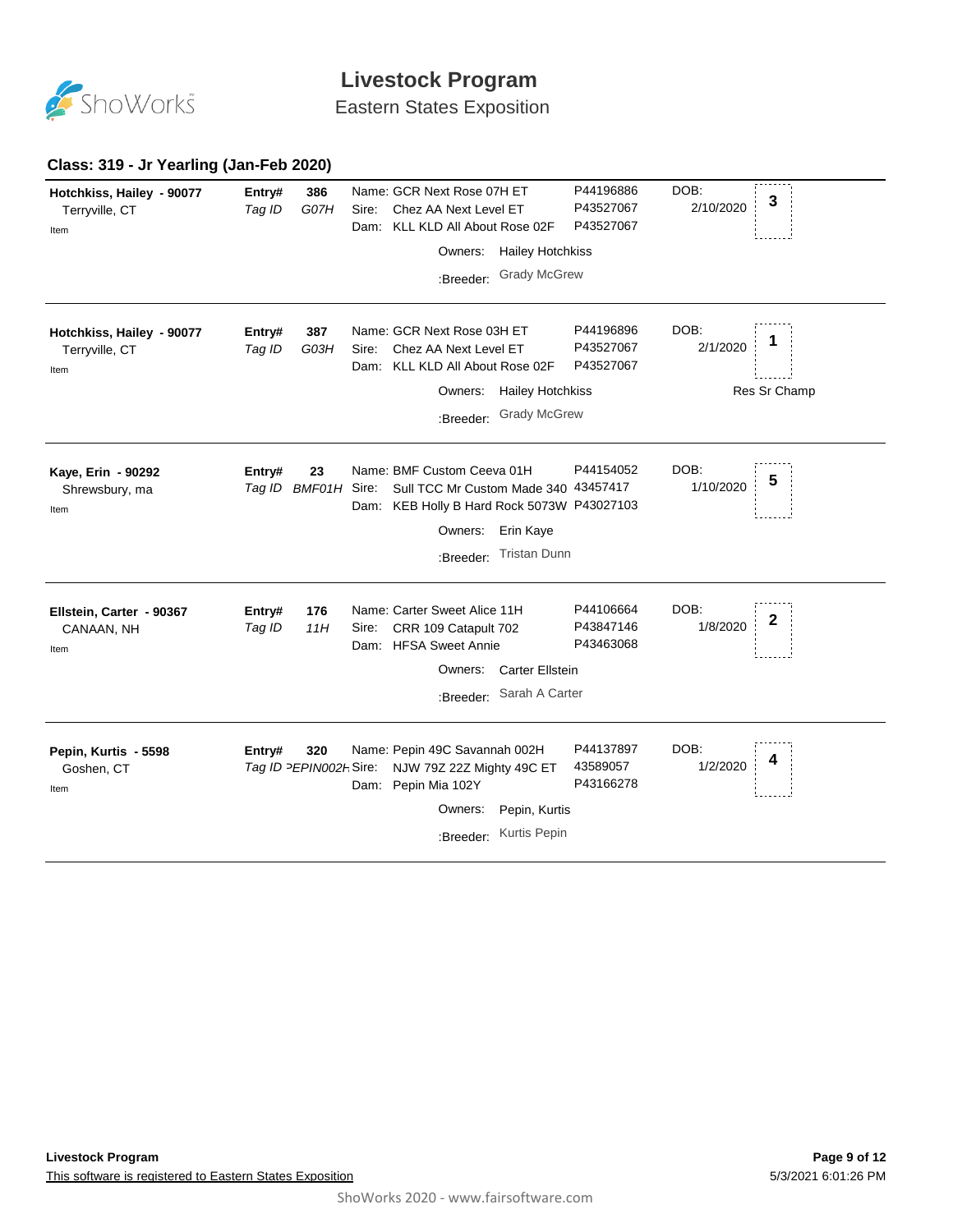

Eastern States Exposition

|        |     | Owners:                                                                 |                                                                                               |                                                                                                                                                                                                                                                                                                                                               |                          |
|--------|-----|-------------------------------------------------------------------------|-----------------------------------------------------------------------------------------------|-----------------------------------------------------------------------------------------------------------------------------------------------------------------------------------------------------------------------------------------------------------------------------------------------------------------------------------------------|--------------------------|
|        |     | :Breeder:                                                               |                                                                                               |                                                                                                                                                                                                                                                                                                                                               |                          |
| Entry# | 125 |                                                                         | 44123193<br>P42982024<br>P43978882                                                            | DOB:<br>12/11/2019                                                                                                                                                                                                                                                                                                                            | 4                        |
|        |     | Owners:                                                                 |                                                                                               |                                                                                                                                                                                                                                                                                                                                               |                          |
|        |     | :Breeder:                                                               |                                                                                               |                                                                                                                                                                                                                                                                                                                                               |                          |
| Entry# | 194 |                                                                         | P43603037<br>P43208640                                                                        | DOB:<br>12/4/2019                                                                                                                                                                                                                                                                                                                             | 1<br><b>Grand Champi</b> |
|        |     | Owners:                                                                 |                                                                                               |                                                                                                                                                                                                                                                                                                                                               | Sr Champ & 3rd Overall H |
|        |     | :Breeder:                                                               |                                                                                               |                                                                                                                                                                                                                                                                                                                                               |                          |
| Entry# | 271 | Owners:                                                                 | P44123398<br>P43858979                                                                        | DOB:<br>12/2/2019                                                                                                                                                                                                                                                                                                                             | 2                        |
|        |     | Tag ID TBYF121G Sire:<br>Tag ID BHF121G Sire:<br>Tag ID PEPIN930C Sire: | Name: TBYF Moon Bean 121G<br>Dam: SOF Emerald 52E<br>Name: Pepin 7064 Pixie 930G<br>:Breeder: | BOYD Worldwide 9050 ET<br>Olivia Camara<br>Olivia Camara<br>Name: Bofat Hill 501C Gumdrop 121G P44123067<br>Churchill Kickstart 501C ET<br>Dam: Bofat Hill 743 Glamorous 71Y<br><b>Harrison Roberts</b><br><b>Harrison Roberts</b><br>DHB 696 9580 Leader 7064 ET P43852174<br>Dam: Pepin 2214 Candy 725E ET<br>Pepin, Kurtis<br>Kurtis Pepin |                          |

#### **Class: 320 - Sr Yearling (Aug-Dec 2019)**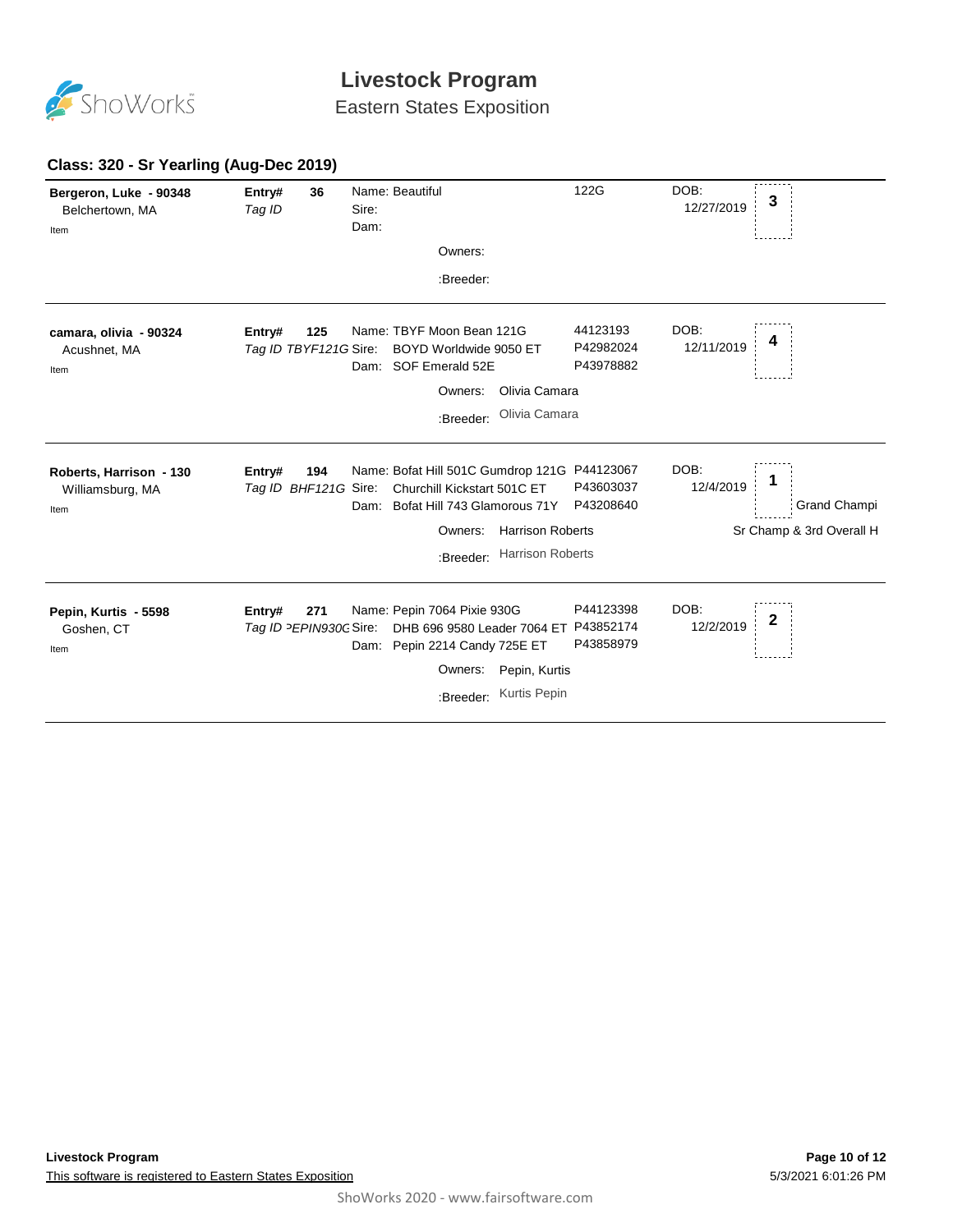

Eastern States Exposition

#### **Class: 328 - B&O Bull Calf (Sept 2020+)**

| DeMolles, Brittany - 90051<br>West Bridgewater, MA<br>Item | Entry#           | 363                 | Name: Shadi Oak Renada's Reign 117 P44237399<br>Tag ID SOF117I Sire: Purple MB Womanizer 14U ET P42945146<br>Dam: Carter Miss Renada 21G |                                                    | P43991446                          | DOB:<br>1/17/2021 |                          |
|------------------------------------------------------------|------------------|---------------------|------------------------------------------------------------------------------------------------------------------------------------------|----------------------------------------------------|------------------------------------|-------------------|--------------------------|
|                                                            |                  |                     | Owners:                                                                                                                                  | <b>Brittany Demolles</b>                           |                                    |                   | <b>Bull Calf Champ</b>   |
|                                                            |                  |                     | :Breeder:                                                                                                                                | <b>Brittany Demolles</b>                           |                                    |                   |                          |
| Roberts, Harrison - 130<br>Williamsburg, MA<br>Item        | Entry#<br>Taq ID | 191<br>BHF84H Sire: | Name: Bofat Hill 7850 Poprocks 84H<br>UPS Mighty 7850 ET<br>Bofat Hill 485T Poppy 111C<br>Dam:<br>Owners:<br>:Breeder:                   | <b>Harrison Roberts</b><br><b>Harrison Roberts</b> | P44230968<br>43872790<br>P43674606 | DOB:<br>8/30/2020 | 2<br>Res Bull Calf Champ |